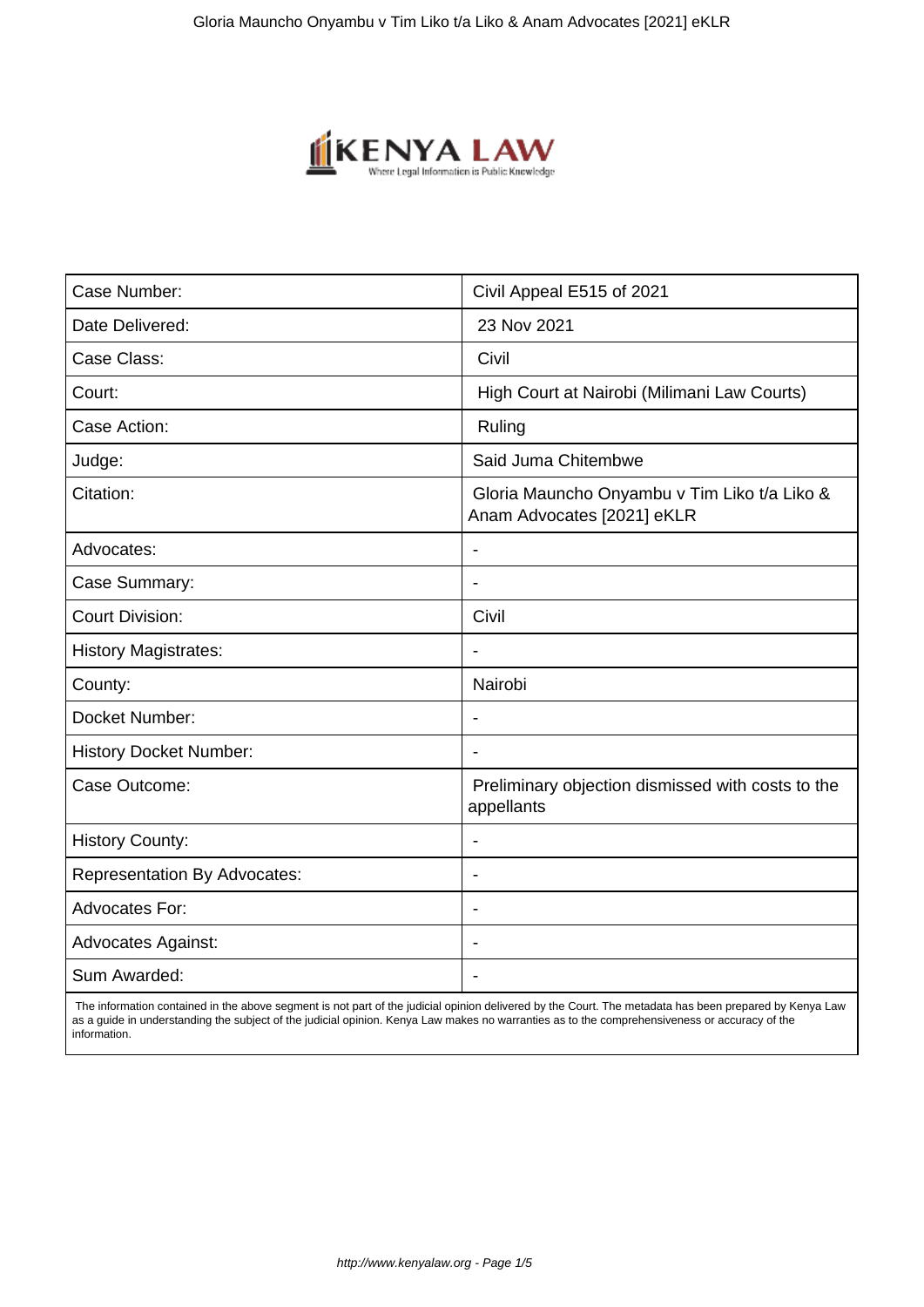# **REPUBLIC OF KENYA**

# **IN THE HIGH COURT OF KENYA AT NAIROBI**

## **CIVIL APPEAL NO. E515 OF 2021**

## **GLORIA MAUNCHO ONYAMBU................................................... APPLICANT/APPELLANT**

## **VERSUS**

## **TIM LIKO T/A LIKO & ANAM ADVOCATES................................................... RESPONDENT**

# **RULING**

The respondent filed a preliminary objection dated  $7<sup>th</sup>$  September 2021 on the following points of law for the dismissal of the entire appeal and related motions

**a. The appeal seeks to challenge the decision by the lower court made on 9/8/2021 striking out the appellants response (grounds of objection/opposition) that the appellant concedes was filed out of time. The lower court therefore was exercising its jurisdiction under Order 51 Rules 14 (4) of the Civil Procedure Act**

**b. Under order 43 rule 1 (1) an appeal against a decision made under order 51 rule 14 of the Civil procedure rules shall only lie to this court with leave granted under section 75 of the Civil procedure Act.**

**c. Prior to the filing this appeal, there was no such leave to appeal applied for and granted by the lower court pursuant to order 43 rule 1 (3) of the Civil Procedure Act.**

#### **d. This honorable court therefore has no jurisdiction to entertain this appeal and related motions for want of leave to appeal.**

Counsel for the respondent submitted that Order 43 rule 1 (3) of the Civil procedure Rules provides that an application for leave can be made orally in the lower court at the time of delivery of judgement or via a formal application within 14 days but the appellant failed to do so. It was argued that this is a jurisdiction issue and in support cited the case of **Isaac Mbugua Ngirachu v. Stephen Gichobi Kaara [2021] eKLR** where it was stated

"**From the reading of the provisions of the above Order 43(1) it is clear that it sets out the orders from which appeals would lie as a matter of right; and at Order 43(2) which is couched in mandatory terms and provides that any appeal from orders not listed in Order 43(1)(1) 'shall'only lie with the leave of the court (emphasis mine); Section 75 of the Act then states that such leave to appeal shall be made to the court of first instance and can be made orally at the time the order is made or within fourteen days from the date of such order; and Order 43(4) expounds on the order which includes an order granting the relief applied for or an order refusing such relief;**

**19. It is not in dispute that the genesis of the appeal emanates from the appellant's failure to comply with Order 51 Rule 14 of the Civil Procedure Code which clearly lies outside the ambit of the orders set out in Order 43 Rule 1(1); and upon perusal of the court record it does not reflect any leave to appeal being sought or obtained by the appellant before he filed the instant appeal;**

**20. The consequence of failure to seek leave of the court to file an appeal is explained in the Court of Appeal decision of Nyutu Agrovet vs Airtel Networks Ltd [2015] eKLR; wherein a five (5) judge bench held that where there was no automatic right to appeal as stipulated under Section 75 of the Civil Procedure Act and Order 43 of the Civil Procedure Rules then the appellate court had no jurisdiction to hear or determine an appeal unless such leave was first sought and obtained;**

**21. From the above decision the omission in this instance touches on jurisdiction of the court; and this court is guided by the aforesaid decision which also held that "………the right to appeal is conferred by statute and cannot be inferred."**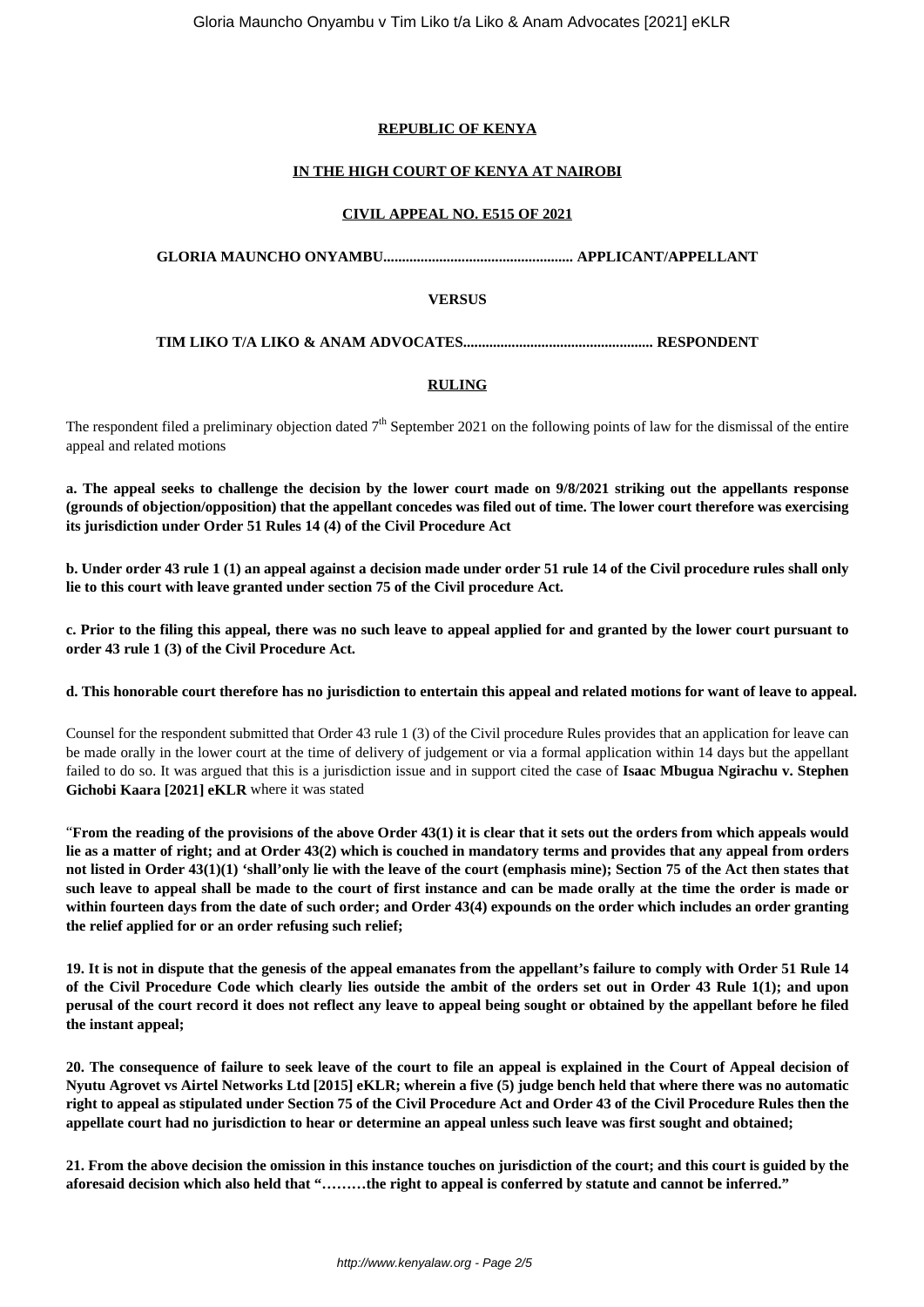**22. Jurisdictional issues are not matters that fall in the category of procedural technicalities and it is this courts considered view that the invoking of the provisions of Article 159(2)(d) cannot salvage the instant appeal as jurisdiction goes to the root of the matter; case law referred to Mumo Matemu vs Trusted Society of Human Rights Alliance & 5 Others [2013]eKLR; and without jurisdiction this court or any other court can do nothing more than down its tools; as was held in Owners of Motor Vessel 'Lilian S' vs Caltex Oil (K) Ltd (1989) KLR.**

## **23. This court is satisfied that the appeal is not competently before this court."**

The appellants in their submissions opposed the application and argued that the enabling provision to which the lower court application was brought the appellant need not seek leave to appeal and as a result this appeal is rightly before this court. In support counsel for the appellant cited the case of **Circuit Business Systems Limited v County Government of Siaya [2020] eKLR** where it was held;

**"On the other hand, Order 43 of the Civil Procedure Rules gives a long list of orders from which an appeal lies from as of right. It therefore follows that if one wishes to appeal on an order that is not on the list under Order 43 of the Civil Procedure Rules, one must seek leave of court that made that very order.**

**18. The said Order 43 is the procedural Order for section 75 of the Civil Procedure Act. It provides: "Appeals from Orders:"**

**"An appeal shall lie with as of right from the following orders and rules under the provisions of section 75 (1)(h) of the Act:**

- **(a) Order 1 (parties to suits);**
- **(b) Order 2 (pleadings generally);**
- **(c) Order 3 (frame and institution of suit);**
- **(d) Order 4, rule 9 (return of plaint);**
- **(e) Order 7, rule 12 (exclusion of counterclaim);**
- **(f) Order 8 (amendment of pleadings);**
- **(g) Order 10, rule 11 (setting aside judgment in default of appearance).**
- **(h) Order 12, rule 7 (setting aside judgment or dismissal for non-attendance);**
- **(i) Order 15, rules 10, 12 and 18 (sanctions against witnesses and parties in certain cases);**
- **(j) Order 19 (affidavits);**
- **(k) Order 22, rules 25, 57, 61(3) and 73 (orders in execution);**
- **(l) Order 23, rule 7 (trial of claim of third person in attachment of debts);**
- **(m) Order 24, rules 5, 6 and 7 (legal representatives);**
- **(n) Order 25, rule 5 (compromise of a suit);**
- **(o) Order 26, rules 1 and 5(2) (security for costs);**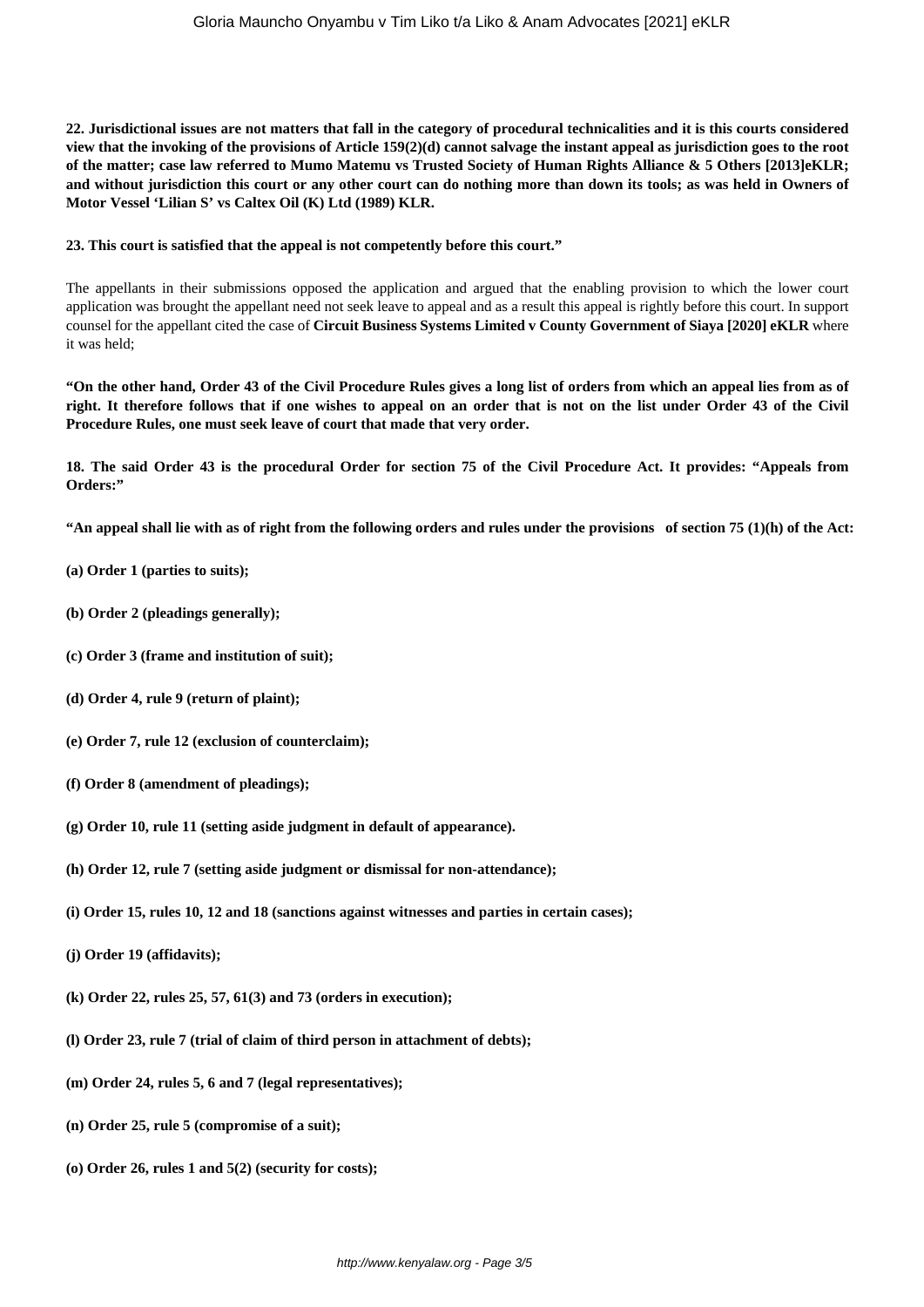- **(p) Order 27, rules 3 and 10 (payment into court and tender)**
- **(q) Order 28, rule 4 (orders in proceedings against the Government);**
- **(r) Order 34 (interpleader);**
- **(s) Order 36, rules 5, 7 and 10 (summary procedure);**
- **(t) Order 39, rules 2, 4 and 6 (furnishing security)**
- **(u) Order 40, rules 1, 2, 3, 7 and 11 (temporary injunctions);**
- **(v) Order 41, rules 1 and 4 (receivers)**
- **(w) Order 42, rules 3, 14, 21, 23 and 35 (appeals);**
- **(x) Order 45, rule 3 (application for review);**
- **(y) Order 50, rule 6 (enlargement of time);**
- **(z) Order 52, rules 4, 5, 6 and 7 (advocates);**
- **(aa) Order 53 (judicial review orders).**

**a. An appeal shall lie with the leave of the court from any other order made under these Rules."**

**This court has the jurisdiction to hear and determine appeals from tribunals, subordinate courts or bodies as prescribed by Article 165 of the Constitution and other Acts of Parliament. Nonetheless a party who desires to file an appeal to this court has a duty to demonstrate under what law that right to be heard on an appeal is conferred or if not, show that leave has been granted by the court that made the order which is impugned to lodge the appeal before the court.**

**I have carefully examined the ruling made by the trial court. Hon Ongondo in his ruling dismissed the application brought under Order 2 Rule 15 of the Civil Procedure Rules which is for striking out pleadings in the form of a defence, and he directed the parties to take a hearing date on priority basis and without any further adjournments.**

**I am persuaded by the applicant's counsel on record that under Order 43 of the Civil Procedure Rules, an appeal lies as of right from the following orders and rules under the provisions of section 75 (1)(h) of the Act: " (b) Order 2 (pleadings generally);"**

**A defence which was being sought to be struck out was a pleading generally hence the applicant could appeal from an order striking out or refusing to strike out the defence. It follows that the order made on 23/9/2020 was made in error and that there is an error apparent on the face of the record, which error can be corrected by this court because the appellant's counsel too erroneously withdrew the appeal on the basis that it was filed without leave of court.**

**For the above reason, I am satisfied that this application for review and setting aside of the order of 23/9/2020 has merit. The same is allowed. The said order is hereby reviewed, vacated and set aside. The appeal as withdrawn is hereby reinstated for hearing on its merits."**

Counsel urged the court to dismiss the preliminary objection.

#### **Analysis and determination**